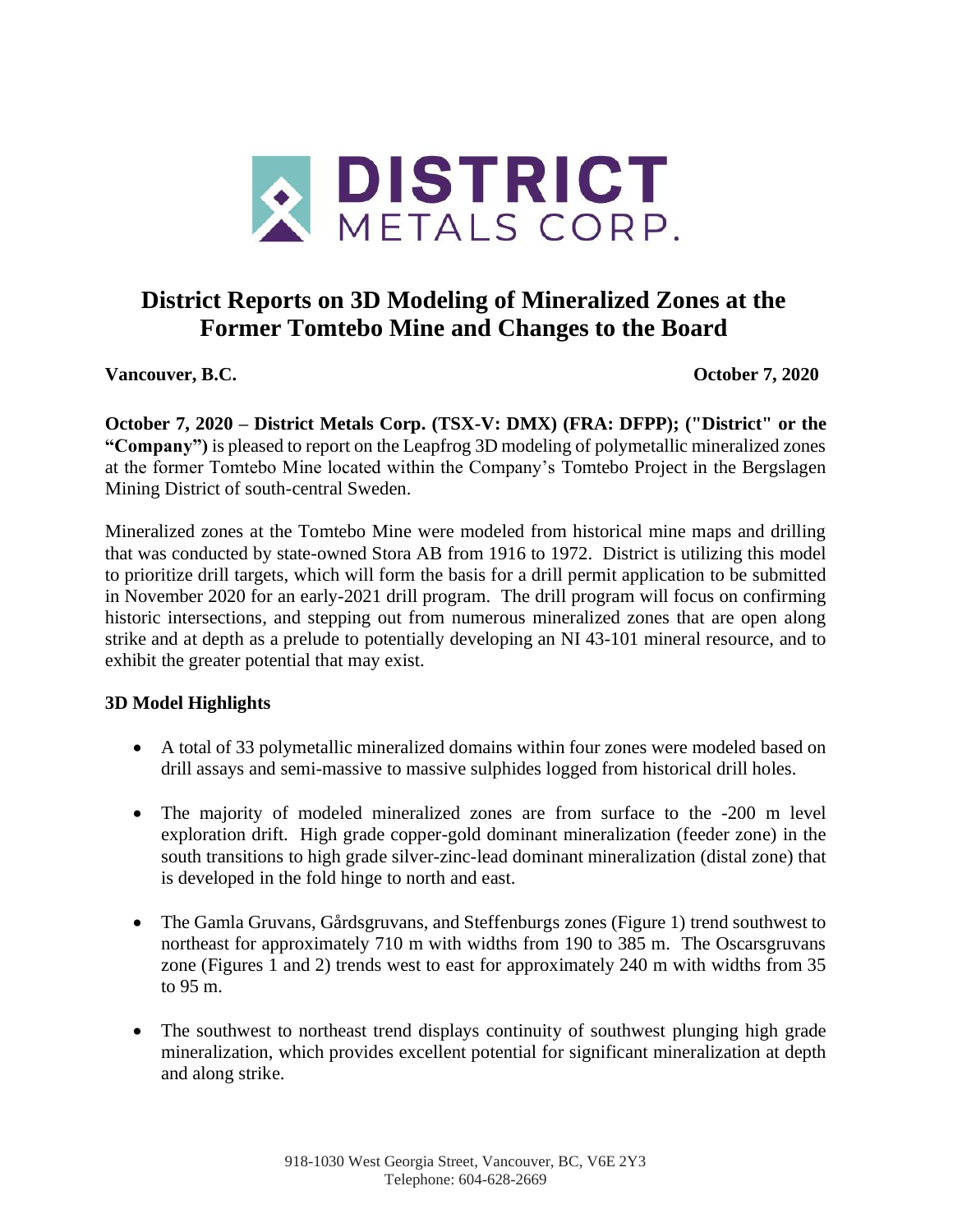- The modeled mineralized zones at Oscarsgruvans (Figure 2) and Steffenburgs (Figure 3) support drilling at 50 m centers that has good potential to develop an NI 43-101 mineral resource.
- Drilling at the Oscarsgruvans zone will focus around historic hole TOMT65001, which returned **4.67 m at 1,087.0 g/t AgEq<sup>1</sup> or 28.0% ZnEq<sup>2</sup>** (113.90 to 118.57 m) from surface.
- Drilling at the Steffenburgs zone will focus around historic hole TOMT70004, which returned **16.17 m at 535.7 g/t AgEq<sup>1</sup> or 13.8% ZnEq<sup>2</sup>** horizontally from the -200 m level exploration drift.
- Drilling at the Gårdsgruvans zone will focus around historic hole TOMT16008b, which returned **3.6 m at 3.98% Cu** (9.50 to 13.10 m), **4.0 m at 11.79% Cu** (51.60 to 55.60 m), and **3.4 m at 2.38% Cu** (68.60 to 72.00 m) from surface.
- Drilling at the Gamla Gruvans zone will initially focus around historic hole TOMT69001, which intersected **29.04 m of semi-massive chalcopyrite-pyrite** (copper-gold dominant mineralization) horizontally from the -200 m level exploration drift.

These drill results are historical in nature. District has not undertaken any independent investigation of the sampling nor has it independently analyzed the results of the historical exploration work in order to verify the results. District considers these historical drill results relevant as the Company will use this data as a guide to plan future exploration programs. The Company also considers the data to be reliable for these purposes, however, the Company's future exploration work will include verification of the data through drilling.

Garrett Ainsworth, CEO of District, commented: "The Leapfrog 3D modeling of polymetallic mineralization at the former Tomtebo Mine has confirmed priority drill targets, and has set our course towards potentially developing a mineral resource through confirmation, infill, and stepout drilling. The modeled data will also be instrumental in targeting mineralization below the - 200 m level exploration drift in a District where polymetallic ore is currently productively mined at depths of 1400 m at the Garpenberg Mine by Boliden, and 1300 m at the Zinkgruvan Mine by Lundin Mining. In conjunction with our recent geological work and SkyTEM conductive and magnetic anomalies at the Tomtebo Mine, the drill targets and subsequent potential are nothing short of incredible."

### **Change to the Board of Directors**

Mr. Jonathan Challis has been appointed to its Board of Directors, replacing Ms. Anna Ladd-Kruger, who will continue as a strategic advisor, in each case, effective today. Ms. Ladd-Kruger has been with District since July 2019, and her advice and guidance from the Company's start up to present has been invaluable. District greatly appreciates Ms. Ladd-Kruger's contributions, and is fortunate to have retained her as a strategic advisor.

Garrett Ainsworth, CEO of District, commented: "We are very pleased to welcome Jonathan as a new independent director to District as he brings a breadth of public mining company experience on the technical and capital market fronts from his many years working on numerous mineral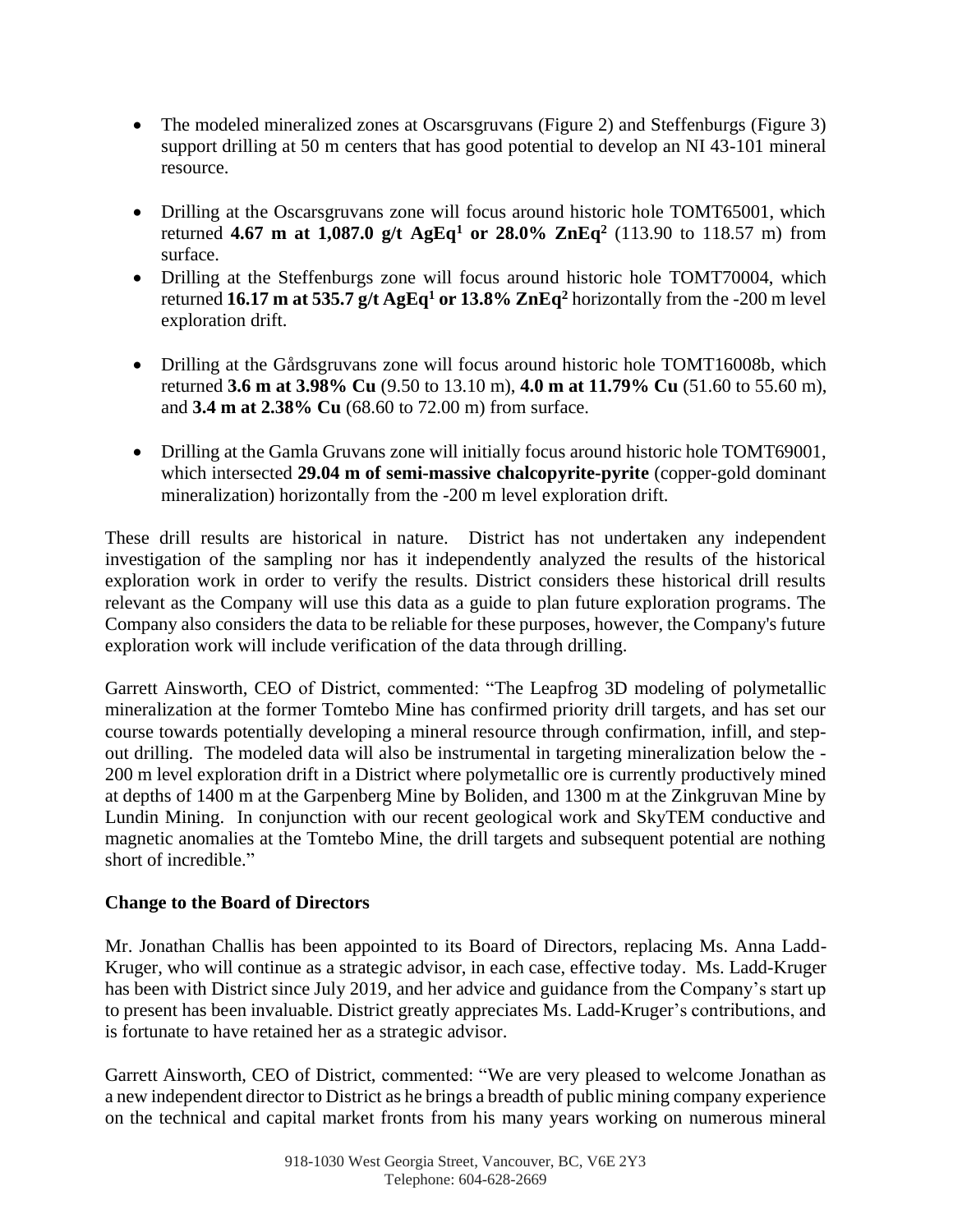resource assets around the globe. Jonathan complements our board of directors' skills and experiences, and we are confident he will provide valuable perspectives as we continue to execute on our advancement of the Tomtebo Project. I would like to thank Anna for her exceptional advice and guidance as a Director during her tenure, and I look forward to continuing to work with Anna as a Strategic Advisor."

Mr. Jonathan Challis is a mining engineer with over 30 years experience in the operation, management, financing and analysis of mining projects around the world. Mr. Challis has an honours degree in Mineral Exploitation from University College, Cardiff and an MBA degree from Cranfield School of Management. He has both the South African Metalliferous Mine Captain's and Mine Manager's Certificates of Competency. He is a Fellow of the Institution of Materials, Minerals and Mining and a Chartered Engineer.

Mr. Challis started his professional life as a Mining Engineer with Gold Fields of South Africa Limited in 1974 before returning to Europe where he worked as a mining analyst for James Capel & Co; Banque de la Societe Financiere Europeenne (BSFE) and Barclays Bank Ltd. At BSFE and Barclays, he was involved in the analysis and structuring of debt packages for various mining and energy projects around the world. He subsequently joined McLeod Young Weir in London in 1987 as a mining analyst prior to relocating to Toronto in 1990. In 1994, he joined CM Oliver in Toronto as a Director and Senior Mining Analyst, prior to moving back to London where he was instrumental in establishing a European presence for that company. In 1997, he joined Ivanhoe Capital Corporation and was involved in numerous early stage exploration ventures in diverse locations, and joined Shore Gold in 1999 as President and a Director.

He was formerly a Director of Peregrine Diamonds Ltd. (TSX – operating in Canada): Peregrine Metals Ltd (TSX-V a metals exploration company operating in Argentina); Chairman of Rye Patch Gold (TSX-V involved in gold exploration in Nevada) and is currently a Director of Pasinex Resources (a zinc exploration and producer in Turkey).

In connection with this appointment and pursuant to the Company stock option plan, Mr. Challis has been granted 300,000 stock options priced at \$0.33 per share for a five-year term.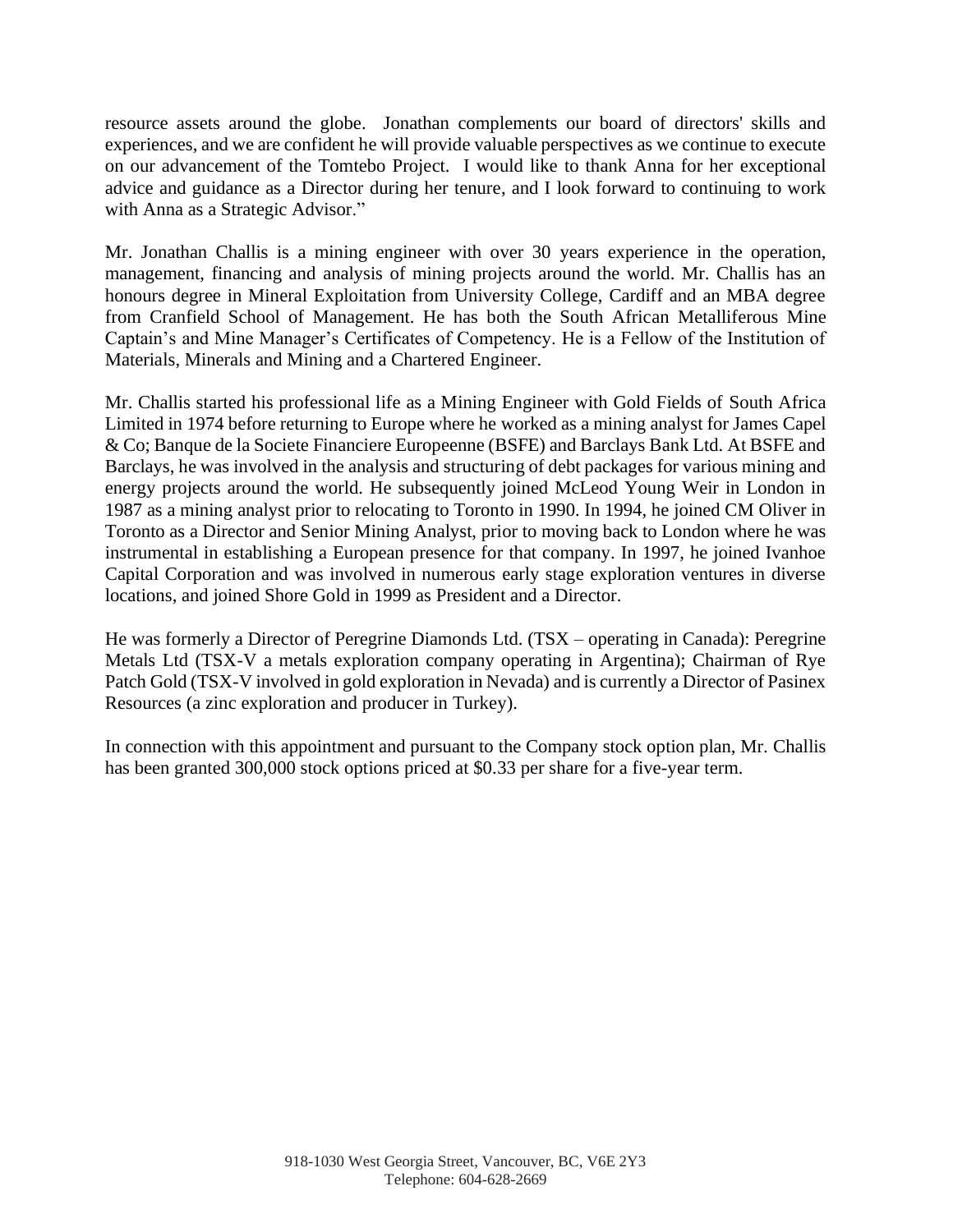

**Figure 1: Plan View of Mineralized Zones at Tomtebo Mine**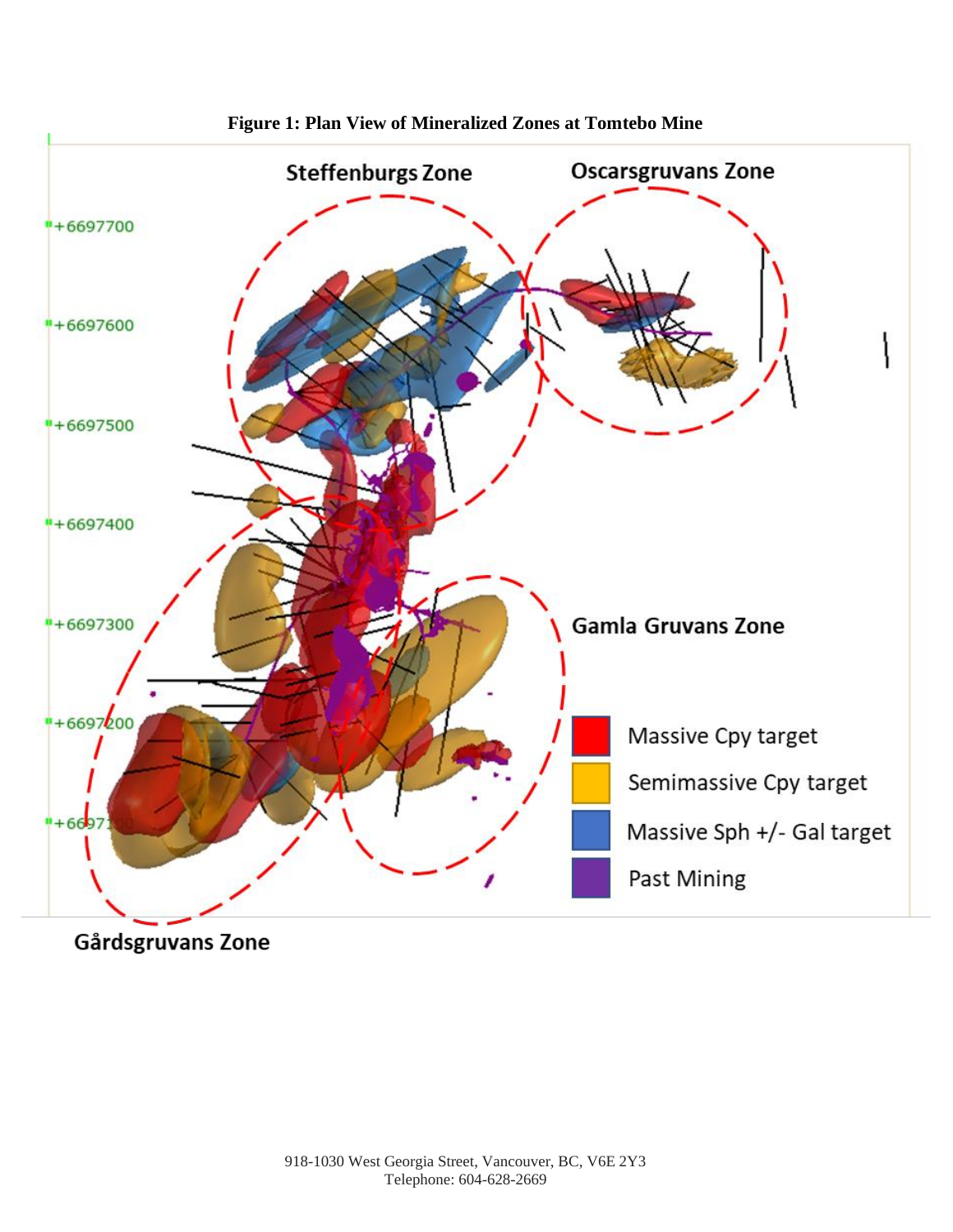

#### Vertical X-Section; looking East @ 94 azimuth XN XN'  $\overline{0}$  $\mathbf{0}$ Inclined section (below) Scale: 1:6,000  $-200$  $-200$ 300m  $0<sub>m</sub>$ x: 540232 x: 540211 x: 540253 y: 6697779 y: 6697480 y: 6697180

Inclined Section N; looking North (Dip: 85 deg, Dip az: 184 deg)



#### 918-1030 West Georgia Street, Vancouver, BC, V6E 2Y3 Telephone: 604-628-2669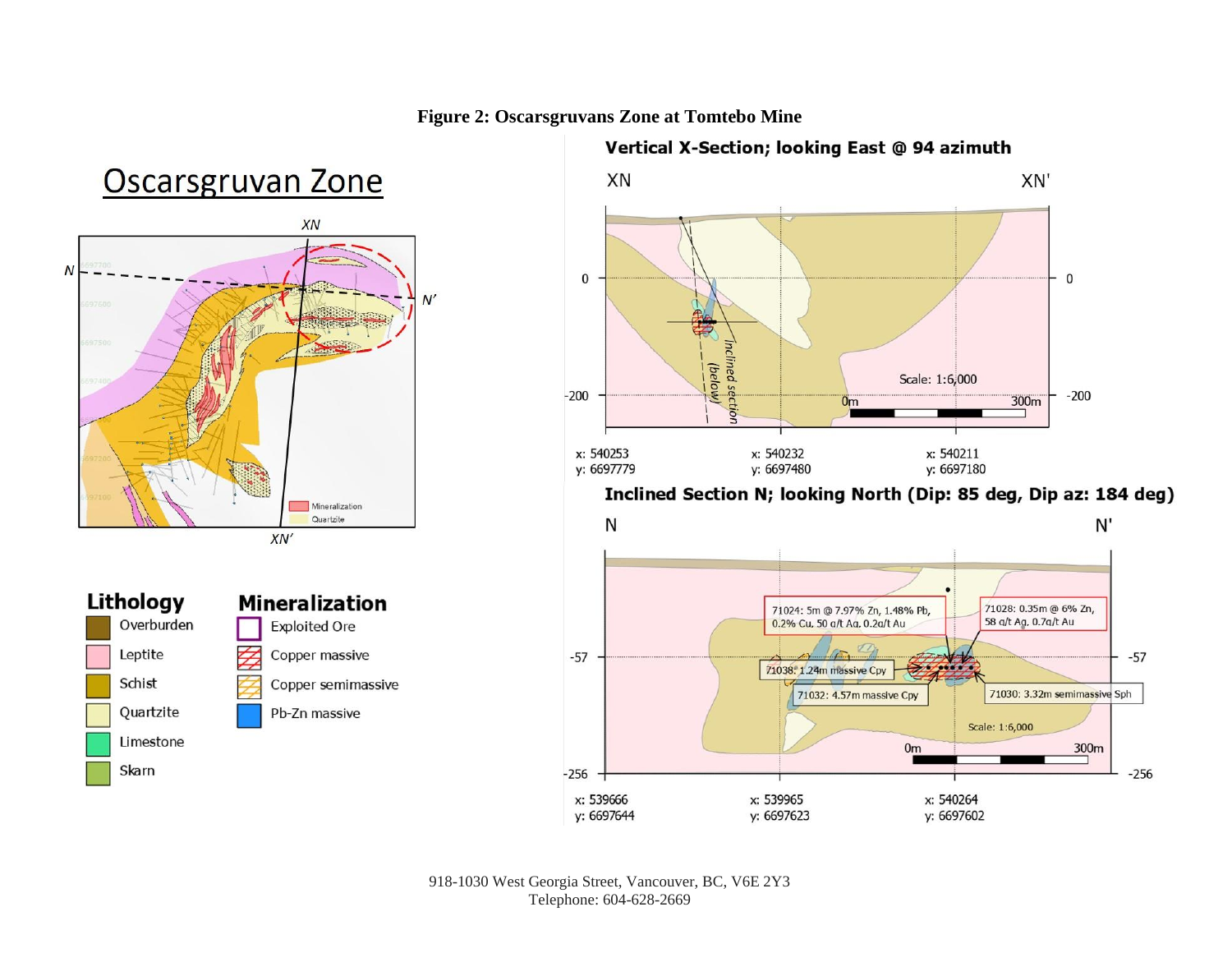#### **Figure 3: Steffenburgs Zone at Tomtebo Mine**

# **Steffenburgs Zone**







#### Vertical X-Section; looking NE @ 043 azimuth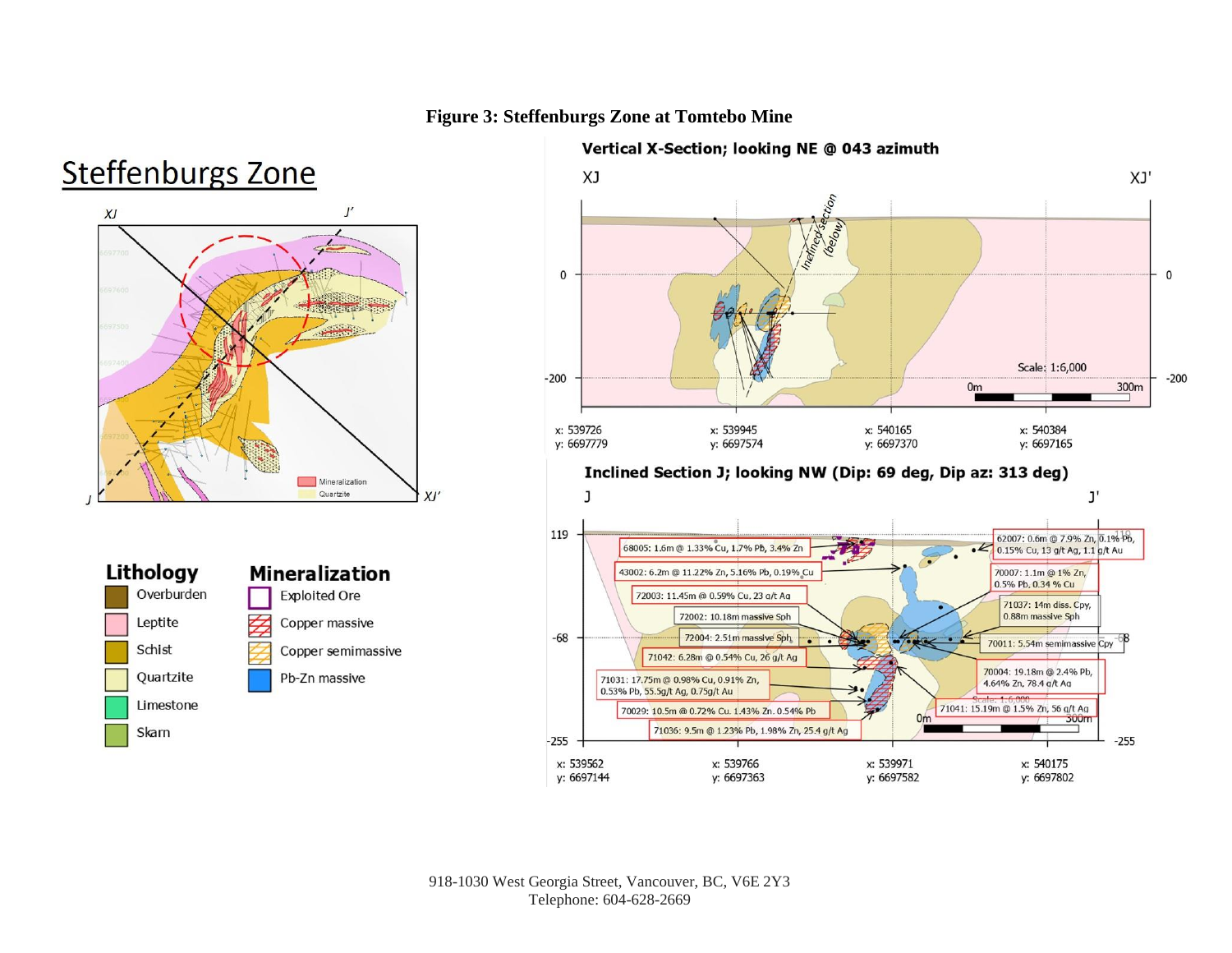#### **References**

<sup>1</sup> AgEq equals = Ag g/t + (Au g/t × 110) + (Cu% × 98.286) + (Zn% × 38.857) + (Pb% × 34.286). Metal prices used in USD for metal equivalent calculations were based on \$15.00/oz for Ag, \$1650/oz for Au, \$2.15/lb for Cu, \$0.85/lb for Zn and \$0.75/lb for Pb. Metal equivalent calculations assume 100% recoveries.

<sup>2</sup> ZnEq equals = Zn% + (Ag g/t × 0.0257) + (Au g/t x 2.831) + (Cu% × 2.529) + (Pb% × 0.882). Metal prices used in USD for metal equivalent calculations were based on \$15.00/oz for Ag, \$1650/oz for Au, \$2.15/lb for Cu, \$0.85/lb for Zn and \$0.75/lb for Pb. Metal equivalent calculations assume 100% recoveries.

#### **Technical Information**

All scientific and technical information in this news release has been prepared by, or approved by Garrett Ainsworth, PGeo, President and CEO of the Company. Mr. Ainsworth is a qualified person for the purposes of National Instrument 43-101 - *Standards of Disclosure for Mineral Projects.*

Mr. Ainsworth has not verified any of the information regarding any of the properties or projects referred to herein other than the Tomtebo Property. Mineralization on any other properties referred to herein is not necessarily indicative of mineralization on the Tomtebo Property.

The data disclosed in this news release related to drilling results is historical in nature. District has not undertaken any independent investigation of the sampling nor has it independently analyzed the results of the historical exploration work in order to verify the results. District considers these historical drill results relevant as the Company will use this data as a guide to plan future exploration programs. The Company's future exploration work will include verification of the data through drilling.

#### **About District Metals Corp.**

District Metals Corp. is led by industry professionals with a track record of success in the mining industry. The Company's mandate is to seek out, explore, and develop prospective mineral properties through a disciplined science-based approach to create shareholder value and benefit other stakeholders.

The advanced exploration stage Tomtebo Property is located in the Bergslagen Mining District of south-central Sweden is the Company's main focus. Tomtebo comprises 5,144 ha, and is situated between the historic Falun Mine and Boliden's Garpenberg Mine that are located 25 km to the northwest and southeast, respectively. Two historic polymetallic mines and numerous polymetallic showings are located on the Tomtebo Property along an approximate 17 km trend that exhibits similar geology, structure, alteration and VMS/SedEx style mineralization as other significant mines within the district. Mineralization that is open at depth and along strike at the historic mines on the Tomtebo Property has not been followed up on, and modern systematic exploration has never been conducted on the Property.